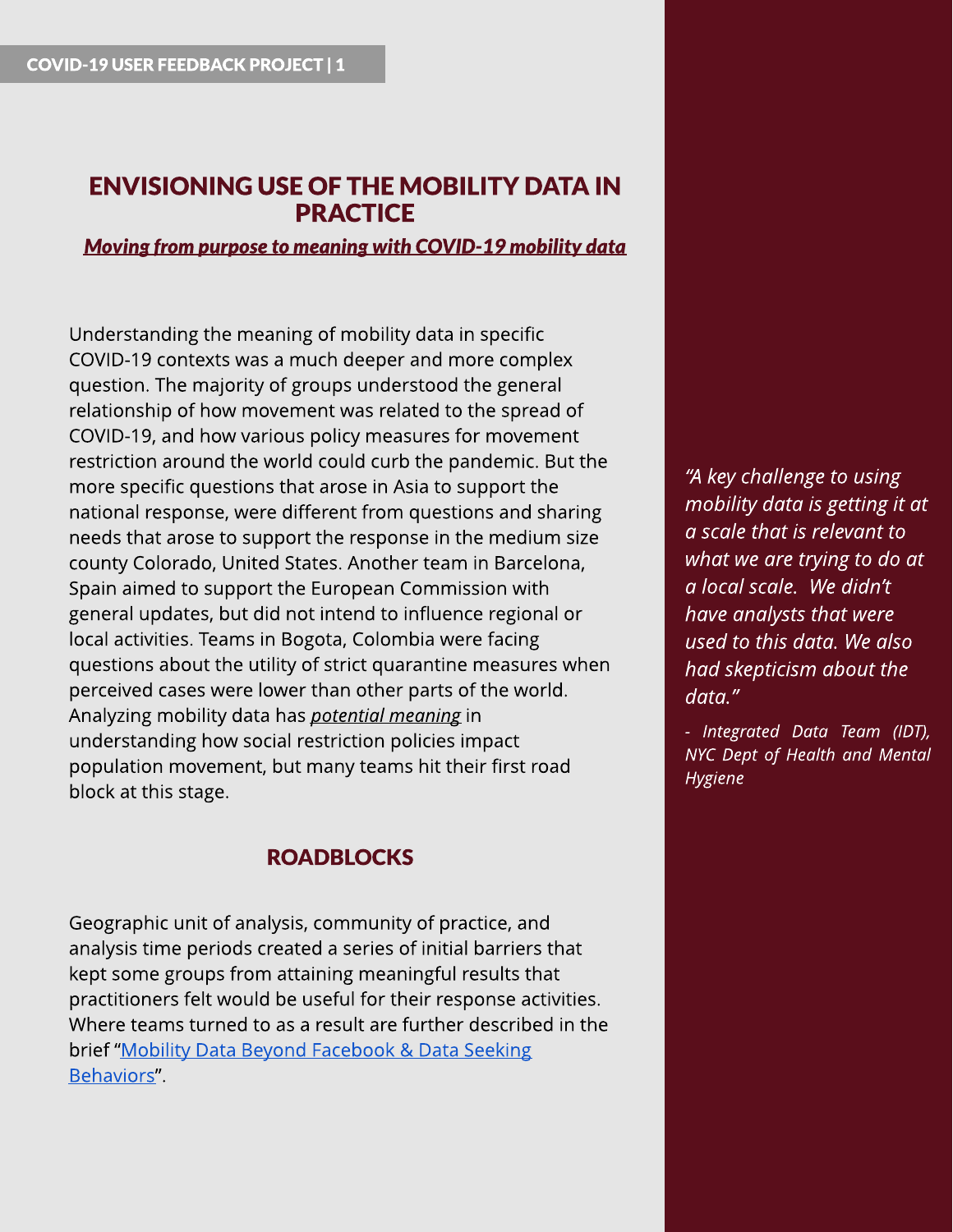### **Viewing space in the same way you communicate it**

Geographic units of analysis, or looking at movement at the neighborhood, town, or county level, presented many challenges for teams to navigate. were mapped in a way that practitioners felt were difficult to communicate to others, and for many, this further created a barrier for many to trust mobility data which they had never used before.

While the mobility data could be analyzed in specific geographic data formats such as county administrative levels and even census tracts, this was not necessarily how practitioners in many cities think or communicate information about public health issues and response activities. Frequently, the initial analyses.

For example, the New York City (NYC) public health team worked with a researcher to adapt the initial geographic unit of analysis to neighborhood tabulation areas (NTAs) to enable a more practical way to visualize different boroughs and neighborhoods across NYC. In Philadelphia, while the team was able to see a larger part of the city, they were most interested in administrative and planning districts at a much smaller scale which was valued by the Department of Public Health. Despite additional calls to request or explore a smaller unit of analysis, they were unable to solve this problem ([Brief](https://pub.lucidpress.com/CMDN_UserFdbck_Brief2/) [2](https://pub.lucidpress.com/CMDN_UserFdbck_Brief2/)). This was described as a major barrier and one of the major limitations that resulted in non-use for the Philadelphia group. The Syracuse team moved from Facebook movement data to population density data as an alternative approach, while others in Kansas and New Orleans used census tract data to try to better highlight the meaning of the data for the specific groups they were trying to support.

## **Trying to resolve missing data**

For some groups, when the analyzed data was presented, something didn't look right. Areas of missing data were due to the way in which Facebook as a company acquires mobility data. Teams from Colorado, as well as rural areas of Chile with more sparsely populated regions, would see no movement.

**?We are still iteratingon how to present thisin a way that would be useful and then we stopped when we realized we could not get more finely resolved data.?**

**- Megan Todd, Public Health Scientist Philadelphia Department of Public Health**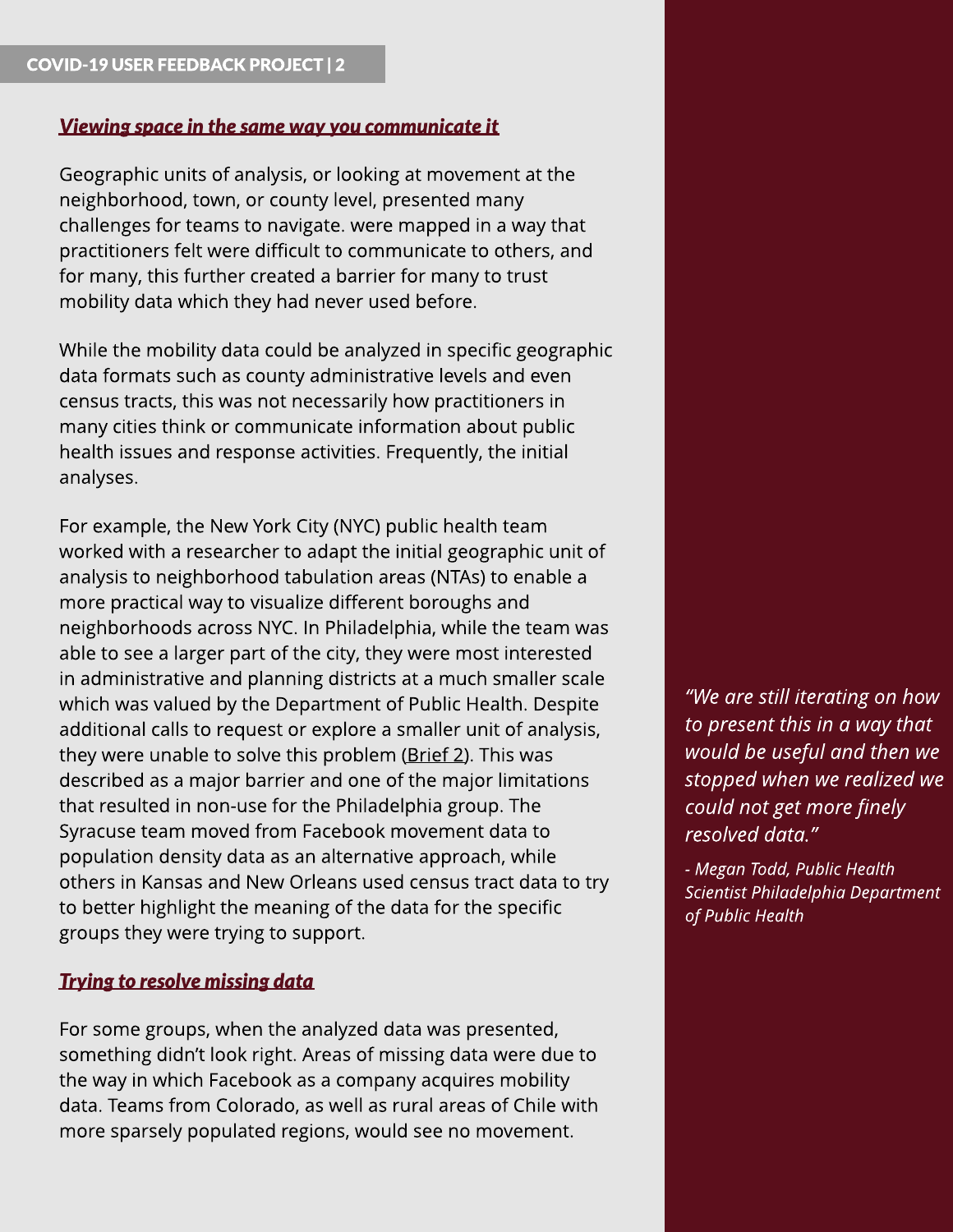?**The bottom of Staten Island wascut off, it was odd to see that it was missing. And then going back** and addressing that. **Nishant gave usin-kind support...The fact that we could talk to him, and he would build somethingand then we could talk about it. Wasa real key.?**

**- Integrated Data Team (IDT), NYC Dept of Health and Mental Hygiene**



in areas where they knew movement existed. They soon realized that it was the way that Facebook algorithms collected and anonymized data for privacy purposes.

For other teams there was data missing from the early days and weeks of the COVID-19 pandemic. Groups that joined the Network later in the COVID-19 pandemic would only trigger data collection for their region at that time, unless another group from the region had asked for the data earlier. Comparisons to baseline, and comparisons to previous days and weeks, were crucial comparisons for many groups. For many without data from January and February of 2020, the missing data became the impediment of attaining meaningful analysis. Teams in Tennessee and in British Columbia, Canada were some examples, and they both sought out other mobility data sources to meet their needs. (See Brief- [Mobility](https://pub.lucidpress.com/CMDN_UserFdbck_Brief6/) [Data](https://pub.lucidpress.com/CMDN_UserFdbck_Brief6/) [Beyond](https://pub.lucidpress.com/CMDN_UserFdbck_Brief6/) [Facebook](https://pub.lucidpress.com/CMDN_UserFdbck_Brief6/) [&](https://pub.lucidpress.com/CMDN_UserFdbck_Brief6/) [Data](https://pub.lucidpress.com/CMDN_UserFdbck_Brief6/) [Seeking](https://pub.lucidpress.com/CMDN_UserFdbck_Brief6/) [Behaviors\)](https://pub.lucidpress.com/CMDN_UserFdbck_Brief6/)

In NYC, original analysis in March 2020, showed no movement in a portion of Staten Island, which was not possible intuitively by those familiar with this borough. They brought this to the attention of Nishant Kishore, their research collaborator and a graduate student at Harvard University, to try to resolve the missing data. In the end, the NYC group was able to resolve the missing data, providing a more comprehensive view of mobility changes during the largest outbreak in the United States at that time.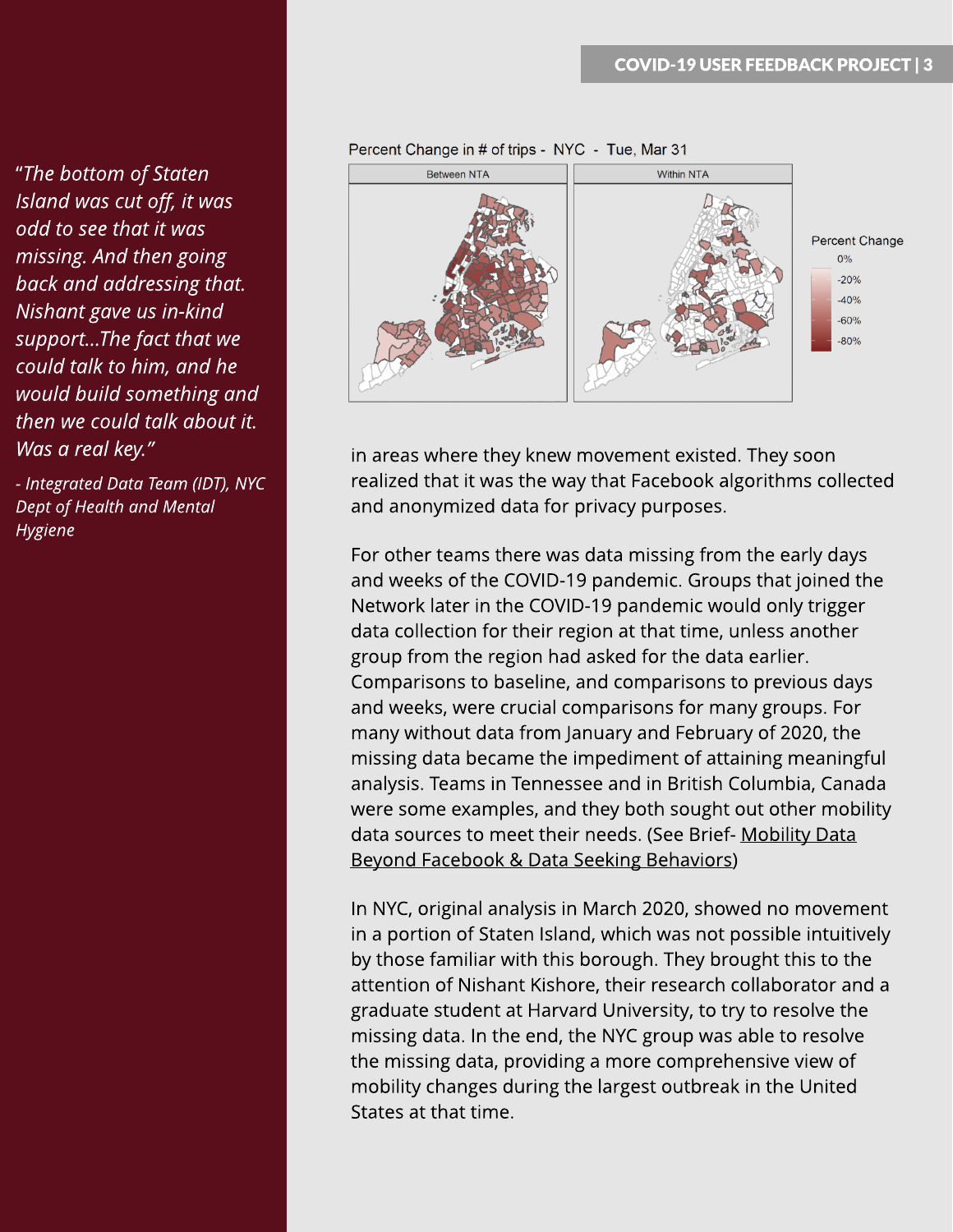#### **Achievinga level of trust**

There were more fundamental challenges that groups faced, specifically trusting mobility data. Facebook mobility data has novel metrics often not previously used by public health specialists or emergency operational managers. It proved difficult for even government data teams to explain the results to managers and other decision-makers. The lack of data literacy around mobility data in public health and policy environments likely contributed to the lack of trust at the decision-making level. This project was limited in directly interviewing primary decision-makers involved in response activities. Lessons learned from disaster and humanitarian settings have shown that trust plays a key role in adoption of new ideas and new ways of working. In high pressure settings, often trusting what you don't know and can't understand can be a herculean task.

Many practitioners found Facebook?s mobility data and its lack of clarity on representativeness a barrier to trusting the data. Facebook mobility data is dependent on users who must consent to be tracked on the application. In parts of India it is widely known that other apps such, as Whatsapp, are much more frequently used than Facebook. Adoption patterns, digital literacy, and the prevalence of SMARTphone technology were some contributing factors. Some felt there was a lack of transparency about which population groups were under or over-represented. The NYC team initially struggled to trust mobility data because they believed it lacked representativeness. The data team, composed of data specialists, public health providers, and GIS analysts in NYC, worked closely with Nishant Kishore. Initially, the data's representativeness was felt to be a major data requirement for integrating these data sources into traditional public health planning. They recognized that the mobility data presented a whole new data stream that they were not familiar with. They also learned how to communicate the value of mobility data to decision-makers and policy makers. Ultimately through a series of iterations and collaborations, the team was able to share their findings at incident command meetings and are now using mobility data in models to anticipate the second wave of COVID-19 cases.

**?We had no idea who wasin the sample, and what the sample looked like. And that wasa major point of contention when we had to explain** it. In public health **you have to document rigorously what your sample lookslike, and how generalizable it is, and how it affectsyour interpretation.?**

**- Integrated Data Team (IDT), NYC Dept of Health and Mental Hygiene**

**?To explain that, thisisa new frontier, including how it is collected, and analyzed, and what are the limitations.?**

**- Integrated Data Team (IDT), NYC Dept of Health and Mental Hygiene**